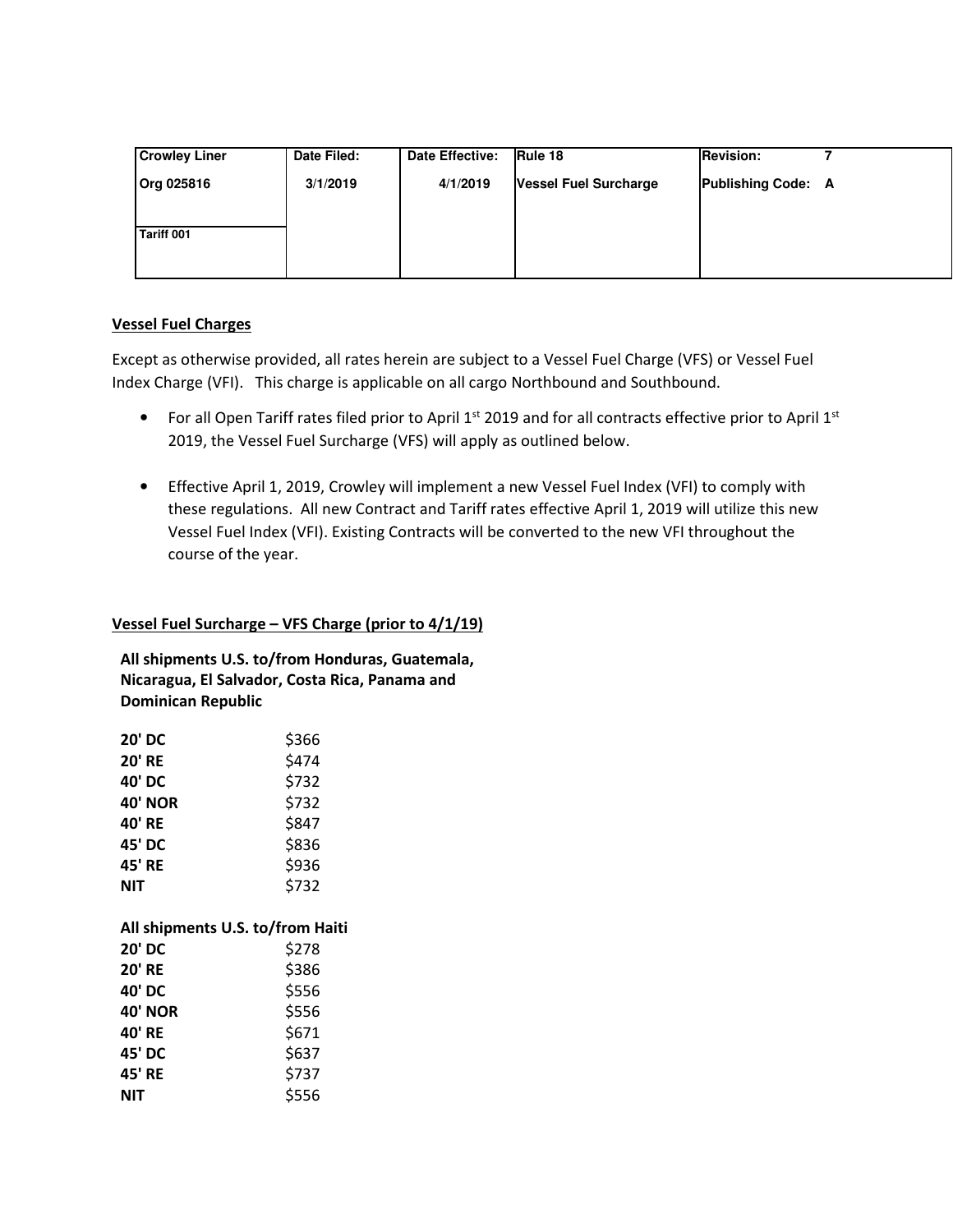**VEHICLE** \$31

# **All shipments U.S. to/from Caribbean Islands (except ABC and Cayman Islands) 20' DC** \$391 **20' RE** \$499 **40' DC** \$782 **40' RE** \$897 **45' DC** \$894

| NIT            | \$782 |
|----------------|-------|
| <b>VEHICLE</b> | \$210 |

#### **All shipments U.S. to/from Cayman Islands**

| <b>20' DC</b>  | \$260 |
|----------------|-------|
| <b>20' RE</b>  | \$268 |
| 40' DC         | \$520 |
| 40' RE         | \$535 |
| 45' DC         | \$585 |
| <b>VEHICLE</b> | \$76  |

### **All shipments U.S. to/from ABC Islands**

| <b>20' DC</b> | \$121 |
|---------------|-------|
| <b>20' RE</b> | \$129 |
| 40' DC        | \$242 |
| 40' RE        | \$257 |
| 45' DC        | \$269 |

#### **All shipments Puerto Rico to/from Caribbean and Latin America (except Dominican Republic)**

| 20' DC         | \$373 |
|----------------|-------|
| <b>20' RE</b>  | \$481 |
| 40' DC         | \$746 |
| 40' RE         | \$861 |
| 45' DC         | \$853 |
| <b>VEHICLE</b> | \$210 |
|                |       |

#### **All shipments Puerto Rico to/from Dominican Republic**

| 20' DC        | \$188 |
|---------------|-------|
| <b>20' RE</b> | \$196 |
| 40' DC        | \$376 |
| 40' RE        | \$391 |
| 45' DC        | \$407 |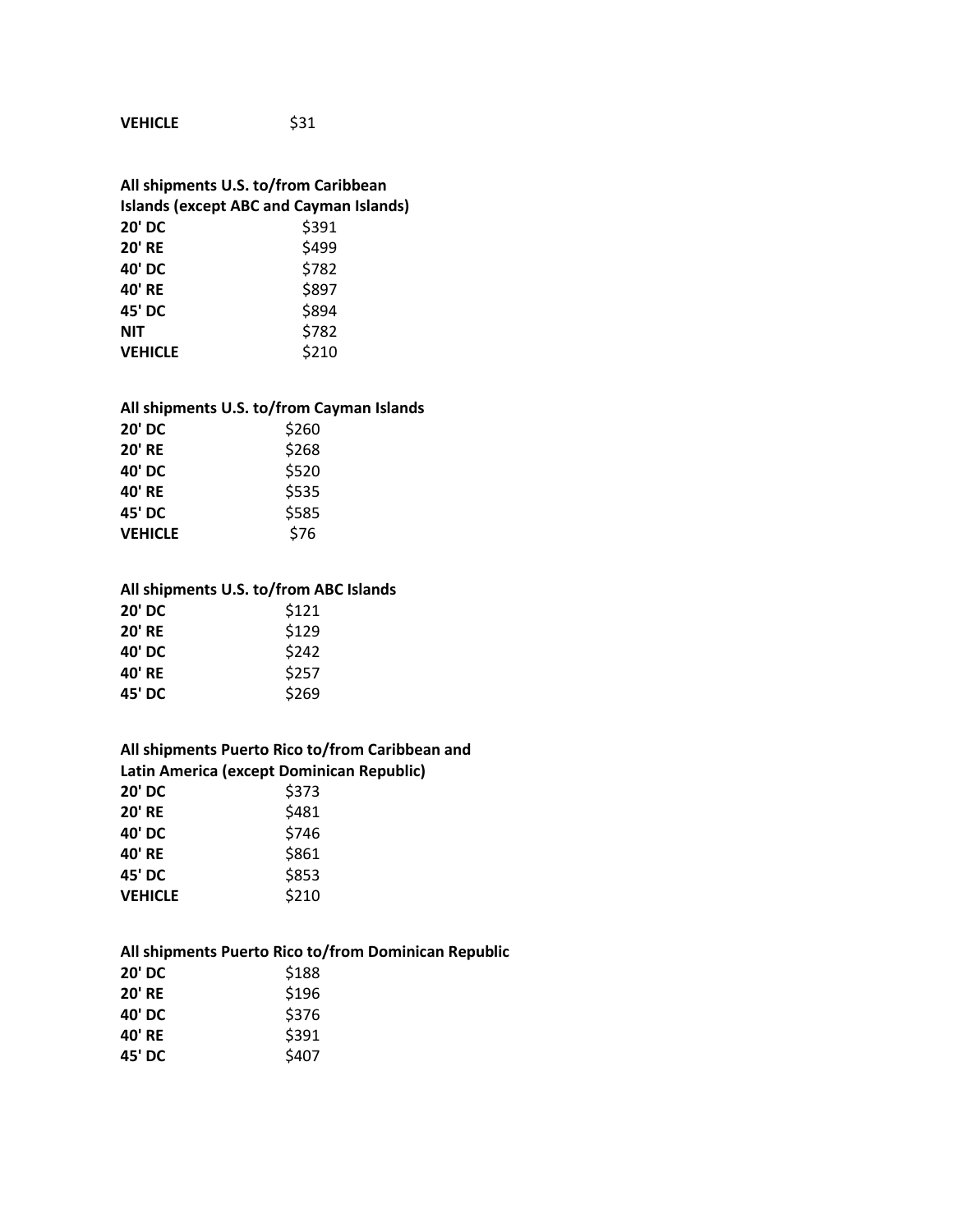|                                    | All Interport shipments (from non-U.S./non-PR locations |  |
|------------------------------------|---------------------------------------------------------|--|
| to/from non-U.S./non-PR locations) |                                                         |  |
| <b>20' DC</b>                      | \$188                                                   |  |
| <b>20' RE</b>                      | \$196                                                   |  |
| 40' DC                             | \$376                                                   |  |
| 40' RE                             | \$391                                                   |  |
| 45' DC                             | \$407                                                   |  |
| 45' RE                             | \$407                                                   |  |
| <b>NIT</b>                         | \$722                                                   |  |
| <b>VEHICLE</b>                     | \$36                                                    |  |

| All shipments U.S. to/from Cuba |       |  |
|---------------------------------|-------|--|
| <b>20' DC</b>                   | \$256 |  |
| <b>20' RE</b>                   | \$264 |  |
| 40' DC                          | \$511 |  |
| 40' RE                          | \$526 |  |

## **LCL - \$7.00 W/M**

**RO/RO/Breakbulk (other than Vehicles): \$7.00 W/M with Maximum as shown below:** 

- **Units not exceeding 25ft in length \$75**
- **Units not exceeding 30ft in length \$100**
- **Units exceeding 30ft in length \$150**

**Automobiles:** 

- **Passenger Car/Pickup not exceeding 17' in length or not exceeding 550 cft \$70 Each**
- **Passenger Car/Pickup exceeding 17' in length and not exceeding 750 cft \$80 Each**

## **Vessel Fuel Index – VFI Charge (Effective 4/1/19)**

On January 1, 2020 the International Maritime Organization (IMO) is implementing new regulations which further reduce sulfur content in fuel from 3.5% to 0.5% aboard vessels operating outside of designated Emission Control Areas (ECAs). Within the North American, Puerto Rico & USVI Emission Control Areas (ECAs), sulfur content will remain at 0.1% as was previous established on January 1, 2015. Additional information regarding these regulations can be found on the IMO website.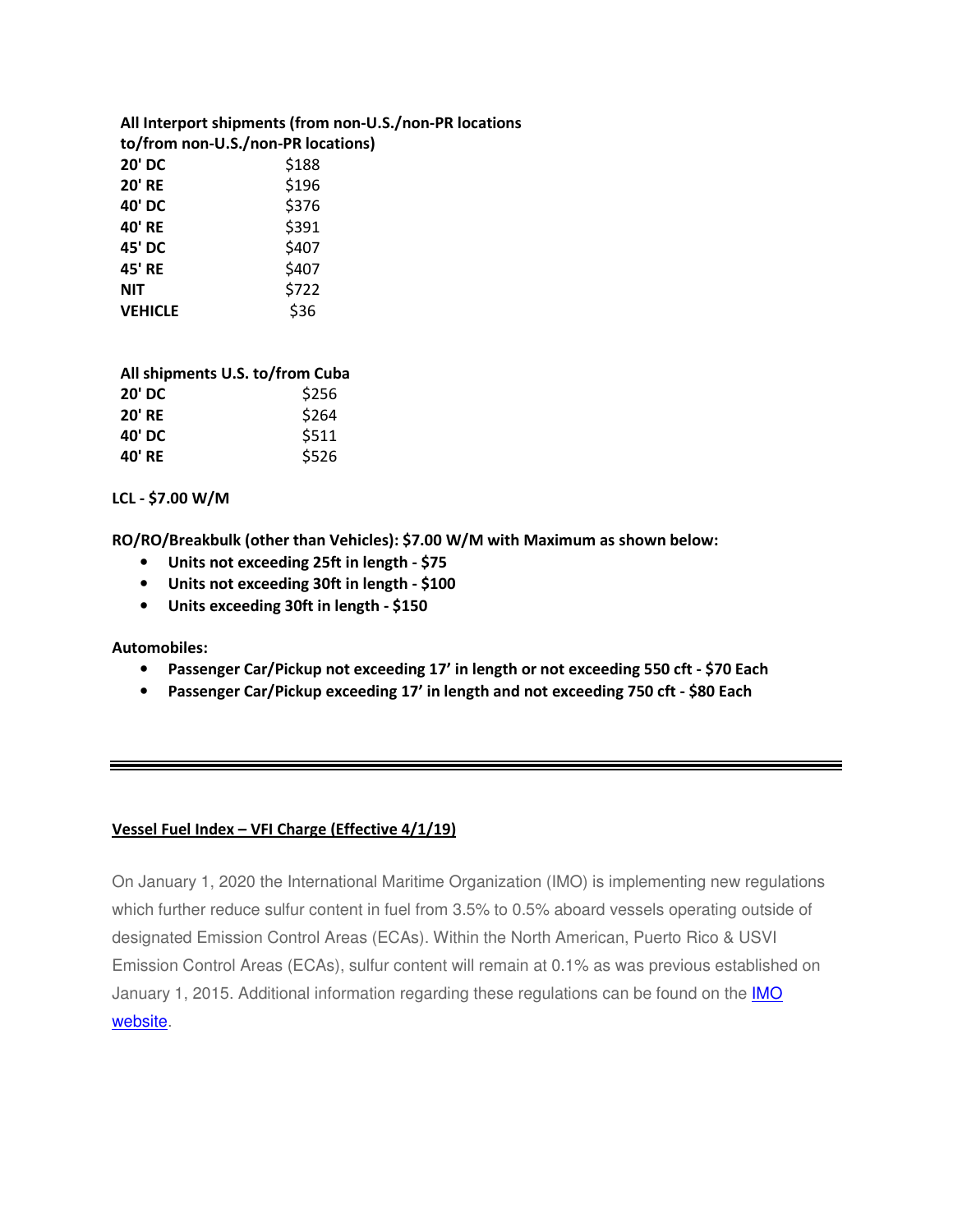In compliance with these new regulations, Crowley will convert to using the new 0.5% low sulfur fuel in the applicable international theaters as required. These regulatory fuel requirements are expected to result in substantially higher fuel costs.

Effective April 1, 2019, Crowley will implement a new Vessel Fuel Index (VFI) to comply with these regulations. All new Contract and Tariff rates effective April 1, 2019 will utilize this new Vessel Fuel Index (VFI). Existing Contracts will be converted to the new VFI throughout the course of the year. (Again, this index WILL NOT apply on shipments between the U.S. and Puerto Rico, where a separate Puerto Rico Vessel Fuel Index is currently in effect).

To begin, Crowley will use **Bunkerworld.com** to monitor the average monthly price per metric ton of the current 3.5% sulfur IFO 380 fuel burned in these international trades today, and subsequently, the price of the 0.5% low sulfur fuel. Those averages will then be used in conjunction with the table below, to determine adjustments in fuel charges. Any adjustments, if necessary, will be made with at least 30 days' notice and be effective on the 1<sup>st</sup> day of the following month.

We anticipate the additional cost of purchasing 0.5% low sulfur fuel will need to be realized ahead of the January 2020 implementation date so to have the correct fuels onboard vessels to be in compliance with the January 1 regulations. Therefore, later this year, we will apply the cost of 0.5% low sulfur fuel utilizing the same Vessel Fuel Index (VFI) below to determine any changes.

## Index table can be found here:

## http://www.crowley.com/crowley-vessel-fuel-index/

All tariff and contract rates will be subject to a Vessel Fuel Index (VFI) charge as outlined below:

- **All shipments between U.S. and Latin America.**
- **All shipments between U.S. and Caribbean Islands.**
- **All shipments between Puerto Rico/USVI and Caribbean Islands.**
- **All shipments between Puerto Rico/USVI and Latin America.**
- **All shipments between non-U.S., non-Puerto Rico and non-USVI locations (Foreign-Foreign/Interport).**

| 20' DC         | \$225 |
|----------------|-------|
| <b>20' RE</b>  | \$293 |
| 40' DC         | \$450 |
| <b>40' NOR</b> | \$450 |
| 40' RE         | \$585 |
| 45' DC         | \$506 |